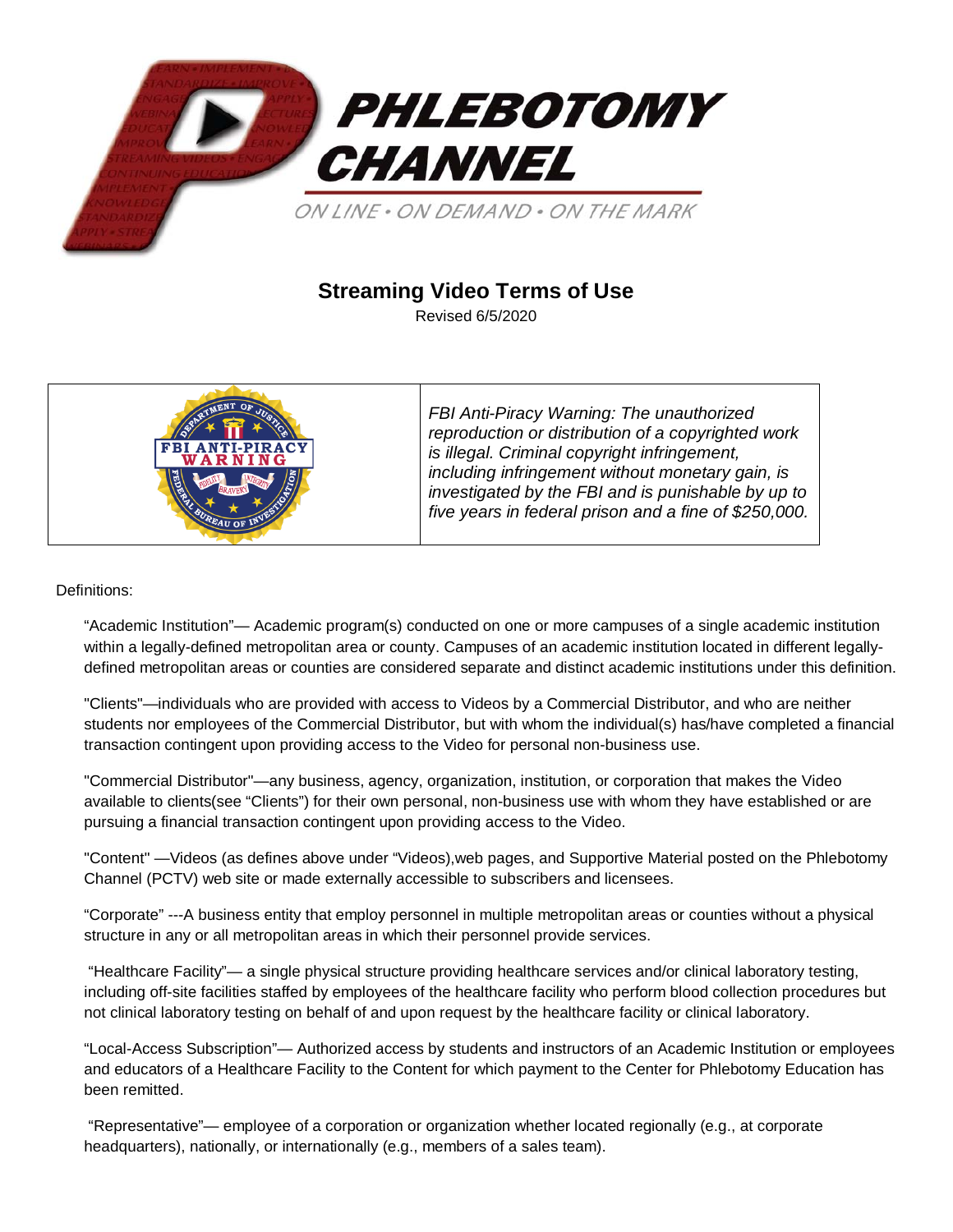"Supportive Material"— handouts in PDF format and online quizzes in the nature of continuing education materials supplementing the Video.

"Video"— Any content streamed via the Internet, either through the Phlebotomy Channel (PCTV) web site or external to the Phlebotomy Channel web site via code provided by the Center for Phlebotomy Education, including but not limited to training videos, archived webinars, and archived lectures.

"VPN License" — permission to post code and/or Supportive Material provided by the Center for Phlebotomy Education on the subscriber's secure, password-protected server accessible only by verifiable employees or students subject to the expiration of the subscription.

## *The platform*

The Phlebotomy Channel technology (the "Platform") is comprised of both internal and proprietary Systems designed and intended for streaming videos and delivering supportive material. The Center for Phlebotomy Education, Inc. (CPE) has ownership of the aforementioned Systems, and possesses the necessary rights for its use to fulfill its obligations in this Agreement.

While CPE has taken measures in the development and hosting of the Platform to ensure its functionality availability and security, CPE makes the Platform available to subscribers "as is." Therefore, CPE makes no representation about the suitability of the Platform for any purpose. It is provided "as is" without express or implied warranty of any kind. CPE disclaims all warranties with regard to the Platform, including all implied warranties of merchantability and fitness for a particular purpose. In no event shall CPE be liable for any special, indirect, incidental, or consequential damages, or any damages whatsoever resulting from loss of use, data or profits, whether in an action of contract, negligence or other tortious action, arising out of or in connection with the use or performance of the Platform.

Nor is CPE responsible for breaches of security, loss of functionality, availability, or other lacks or faults in service or faults in the Platform or any damages, incurred, tangible or intangible, as a result thereof. CPE is not obligated to provide subscribers or their clients or customers with any information, proprietary or otherwise, as to the functionality, availability, warrantee or security of the Platform.

CPE is the sole owner of the Platform and all content that appears on the Platform. Subscribers may use the Platform solely in conjunction with the Terms of Use. Subscribers may not modify, resell, redistribute, reverse engineer or otherwise manipulate the Platform except as provided for Corporate Distributor Subscribers.

## *Content*

All Content is protected by United States and international copyright laws and may not be reproduced, distributed, transmitted, displayed, or otherwise published or disseminated without the prior written permission of CPE. Purchase of a non-exclusive, non-transferable license (the "License") is required for a permitted user to access and view each Video and for a permitted user to access related Supportive Material. Such License shall be granted by CPE to Licensee on the terms specifically established herein only upon payment by Licensee of the license fees specified on the Invoice or receipt generated by CPE, at the time of purchase.

The Invoice or Receipt shall constitute proof of the payment for the License and, accordingly, lawful access by the Licensee and permitted users to access Content on the terms specified under these Terms of Use and in the License. All Content contained therein (and related copyrights) is owned exclusively by CPE or its contracted contributor(s), and is protected by U.S. and international copyright laws. All intellectual property rights to the Content, including the rights to reproduce, transmit, and distribute Content, are reserved exclusively to CPE. The medium through which each Video is delivered (i.e., PCTV) is also the intellectual property of CPE, and CPE reserves the right to terminate or prevent access to PCTV in the event of a violation of the Terms of Use or of the License.

## *Scope of Phlebotomy Channel Single-view Subscription*

Access to Content for single-viewing within the limitations established herein requires purchase of a Single-View License. CPE grants single-view subscribers a license to access one or more Video(s) and Supportive Materials (as defined herein) for one-time viewing by one or more verifiable students or employees of the subscribing Healthcare Facility or Academic Institution or clients of the subscribing Commercial Distributor (as defined herein) **according to the**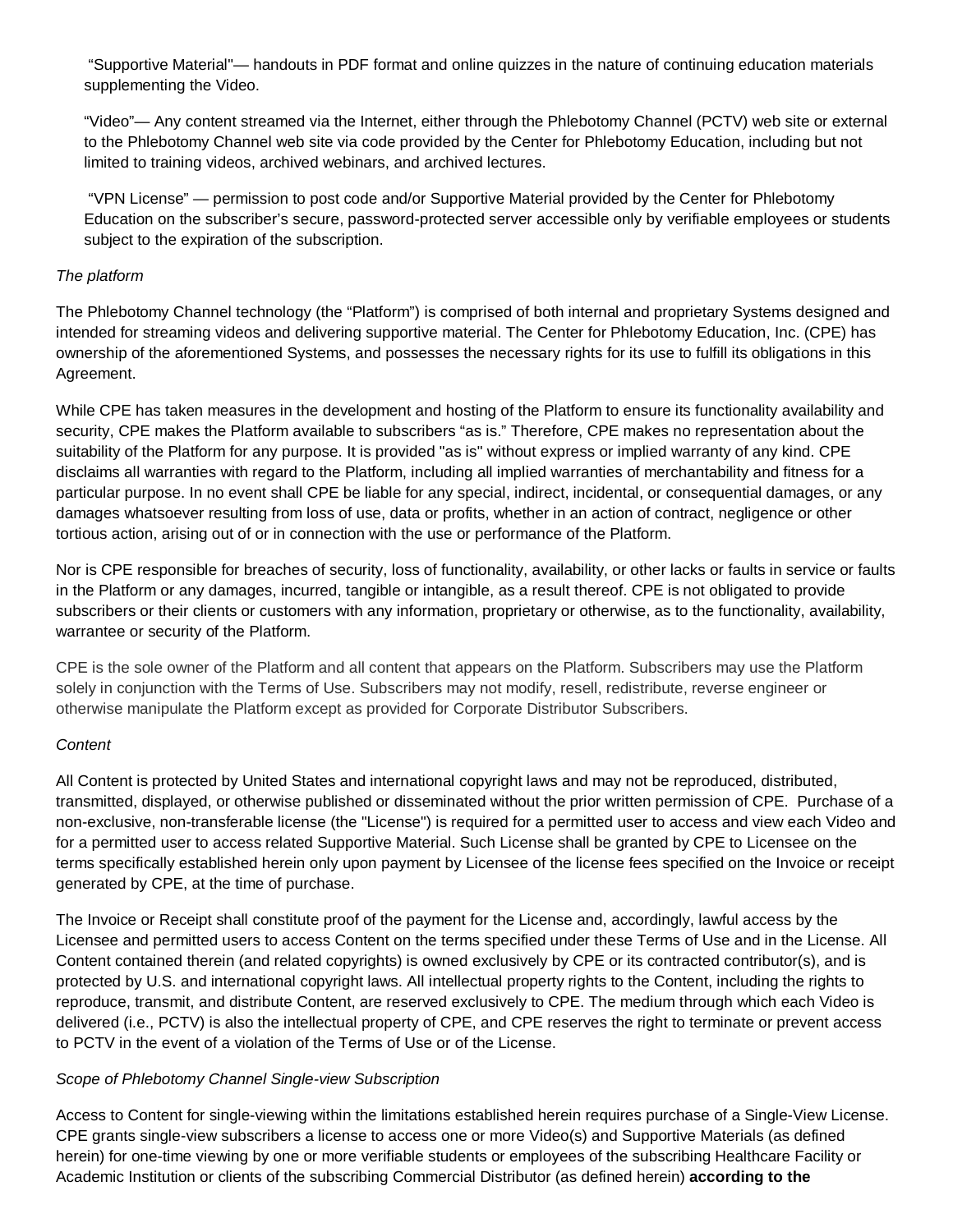**geographic limitations as defined**. Single-view subscribers are entitled to view the Video from one computer and to print and provide copies of Supportive Material to others viewing the corresponding Videos from the same computer at the same time. The Supportive Material is for the personal use of the subscriber and the subscriber's verifiable employee(s) and/or student(s), and Supportive Materials shall not be excerpted or incorporated into subscriber's publications, databases, or software programs. A Single View License expires after the Video has been viewed in its entirety. Recording, reproduction, duplication, copying, distributing, republishing, translating, downloading, or publicly displaying Videos or Supportive Materials is not permitted except as specifically permitted herein. Providing access to Videos or Supportive Materials to any third party is not permitted. Video(s) shall not be made accessible remotely to one or more remote computers through file sharing, virtual private networks (VPN), shared servers, remote desktops, or other webbased network connectivity platforms, whether in existence currently or later developed. The information contained in the Supportive Materials for the personal use of the subscriber and may not be excerpted or incorporated into publications, databases, or software programs. Unauthorized access to Videos or Supportive Material may result in cancellation of the password and login at CPE's discretion, and without refund, for the unused balance of the subscription period, and without waiver of CPE's right to seek available remedies under applicable law.

## *Scope of Phlebotomy Channel Institutional Subscription*

Access to Content facility-wide within the limitations established herein requires purchase of an institutional subscription. CPE grants institutional subscribers an Institutional License to access Video(s) and their corresponding Supportive Materials to verifiable students or employees of the subscribing Healthcare Facility or Academic Institution **according to the geographic limitations as defined**. Verifiable employees and students of the institutional subscriber are entitled to view the Video(s) licensed and to print and provide copies of Supportive Material to viewers of the corresponding Video. Recording, reproduction, duplication, copying, distributing, republishing, translating, downloading, publicly displaying or providing access to Videos or Supportive Material to non-subscribing Academic Institutions or Healthcare Facilities by any means is not permitted. Video(s) are not to be made accessible remotely to one or more remote computers through file sharing, virtual private networks (VPN), shared servers, remote desktops, or other web-based network connectivity platforms, whether in existence currently or later developed without the purchase of a VPN License. The information contained in the Supportive Material is for the personal use of the subscriber and the subscriber's verifiable employee(s) and/or student(s) and may not be excerpted or incorporated into publications, databases, or software programs. Unauthorized access to Videos or Supportive Material may result in cancellation of the password and login at CPE's discretion without refund for the unused balance of the subscription period.

#### *Scope of Phlebotomy Channel Corporate Subscription*

Access to Content to verifiable employees, students or clients corporate-wide within the limitations established herein requires purchase of a corporate subscription. CPE grants permission to corporate subscribers to access one or more Video(s) and Supportive Material to 1) verifiable employees of the corporate entity, 2) students within the academic system, or 3) clients of the Corporate entity **regardless of their employees' or students' geographic location** based and priced on the number of metropolitan areas in which their employees provide services on behalf of the corporate entity. Verifiable employees of a corporate subscriber are entitled to view the Video(s) licensed and print copies of corresponding Supportive Material. Recording, reproduction, duplication, copying, distributing, republishing, translating, downloading, publicly displaying or providing access to non-subscribing corporate entities, Academic Institutions, or Healthcare Facilities by any means is not permitted. With the exception of a Corporate Distributor Subscription (see below), video(s) are not to be made accessible remotely to one or more remote computers through file sharing, virtual private networks (VPN), shared servers, remote desktops, or other web-based network connectivity platforms, whether in existence currently or later developed without the purchase of a VPN License. Additionally, and also with the exception of a Corporate Distributor Subscription, the information contained in the Supportive Material is for the personal use of the subscriber and the subscriber's verifiable employee(s), Client(s), and/or student(s) and may not be excerpted or incorporated into publications, databases, or software programs without purchase of a VPN license. Unauthorized access to Videos or Supportive Material may result in cancellation of the password and login at CPE's discretion without refund for the unused balance of the subscription period.

## Scope of Phlebotomy Channel Corporate Distribution Subscription

Corporate Distribution Subscribers are entitled to provide exclusive access to the titles included in the Corporate Distribution Subscriber's subscription only to Client(s) identified on the Corporate Distribution Subscriber's most recent